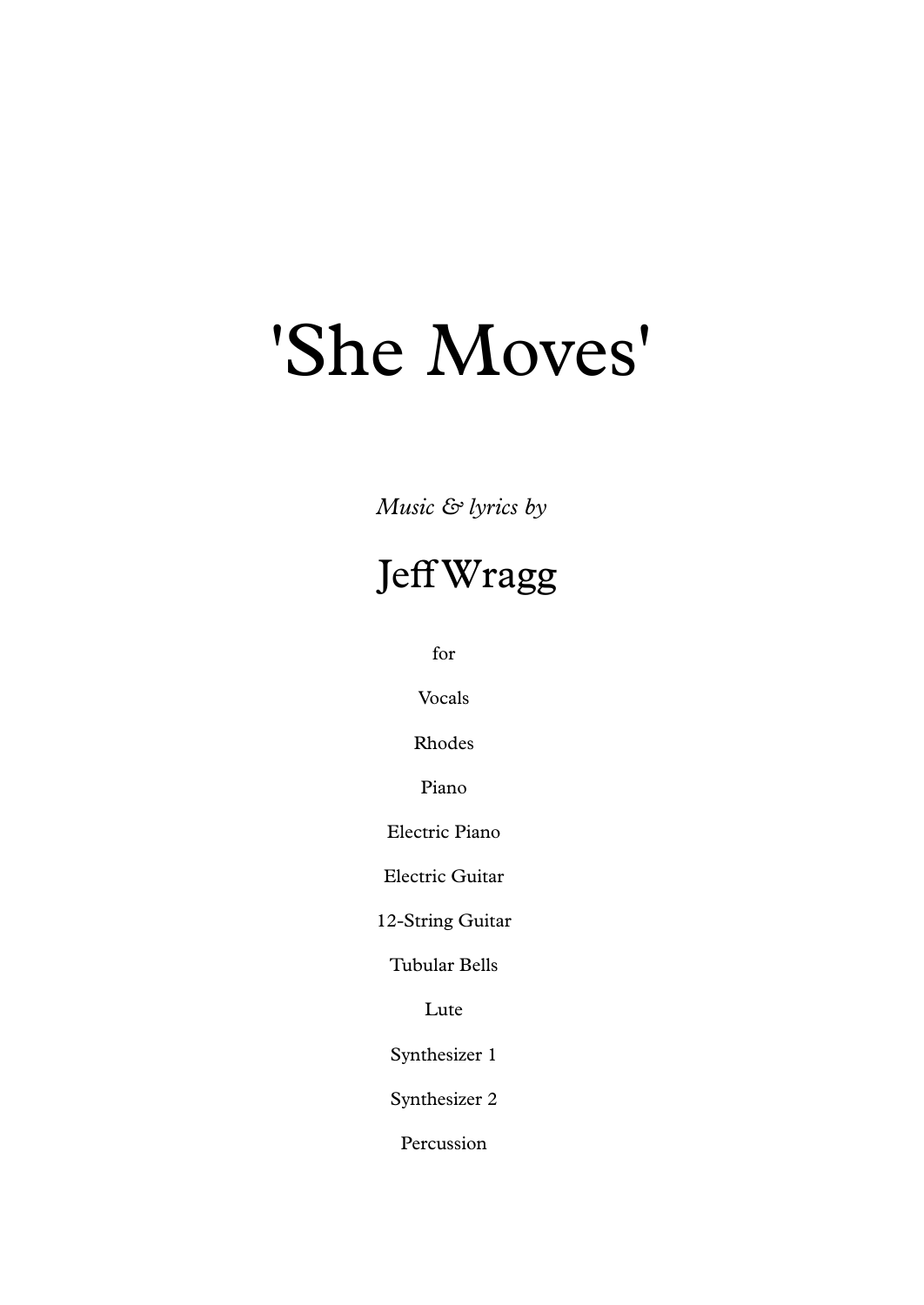## **Performance Notes**

'She Moves' is in free time. At no time should a discernable pulse be evident.

The notated rhythms are intended as a guide only. Performers should take liberties as desired.

The vocal melody should serve as the main guide around which the remaining musical gestures are placed.

Each performer should be intimitly aware of the notated guide of every other performer. A full score for each performer is ideal.

Each gesture should be placed according to the approximate duration of the previous gesture.

A successful performance will require very attentive listening between all members of the ensemble.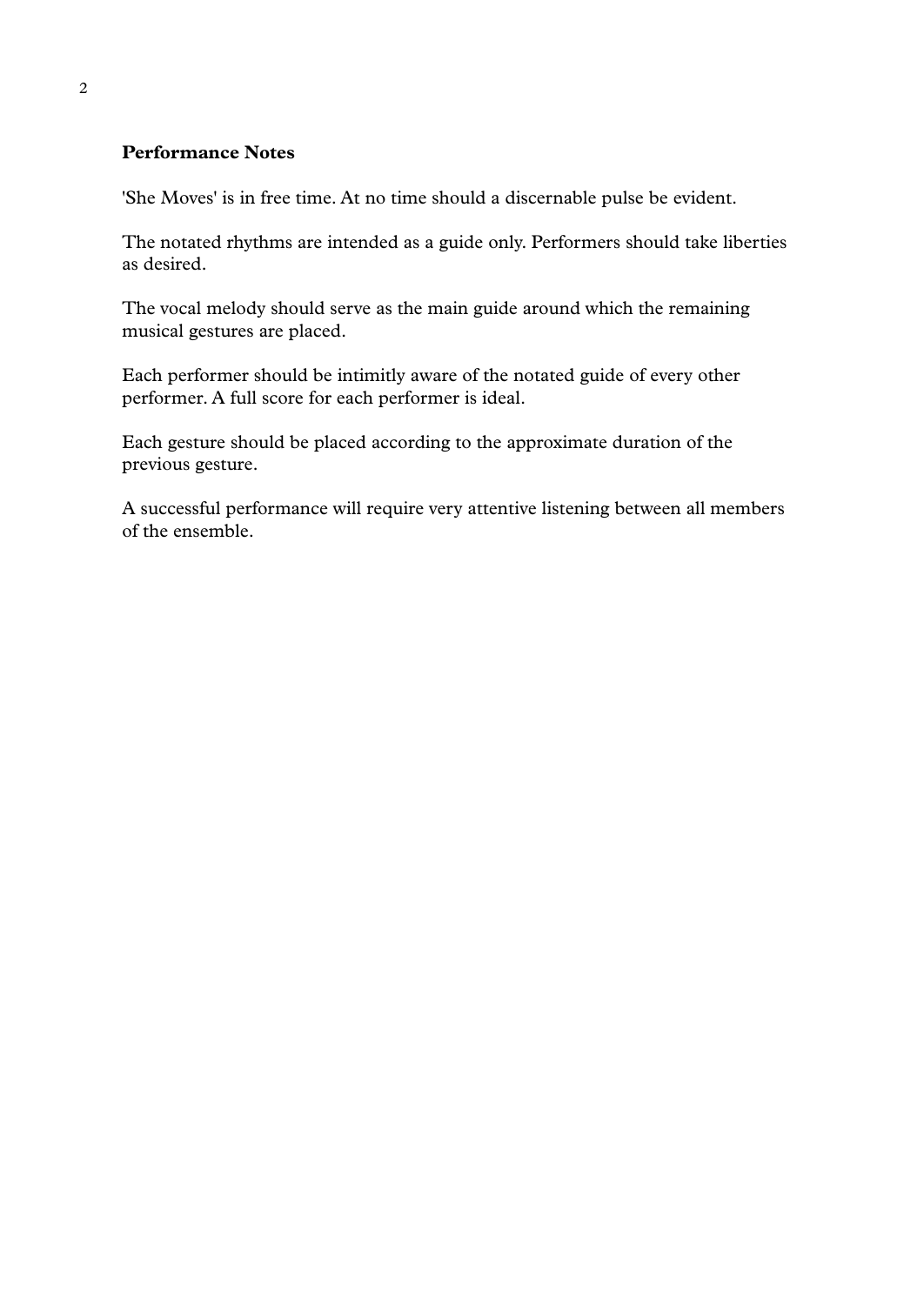## She Moves

Music and lyrics by JeffWragg 3



Copyright © jwragg 2017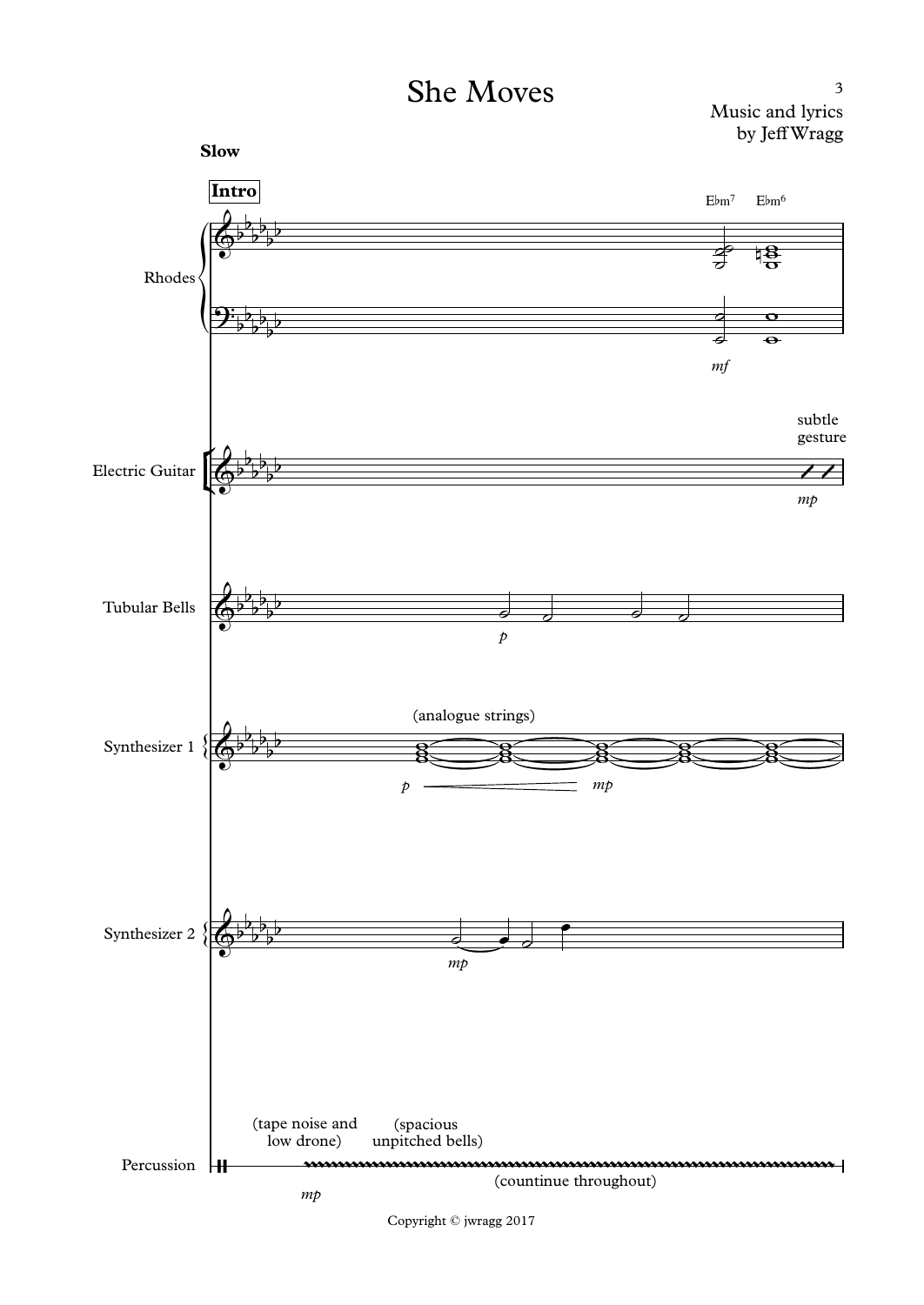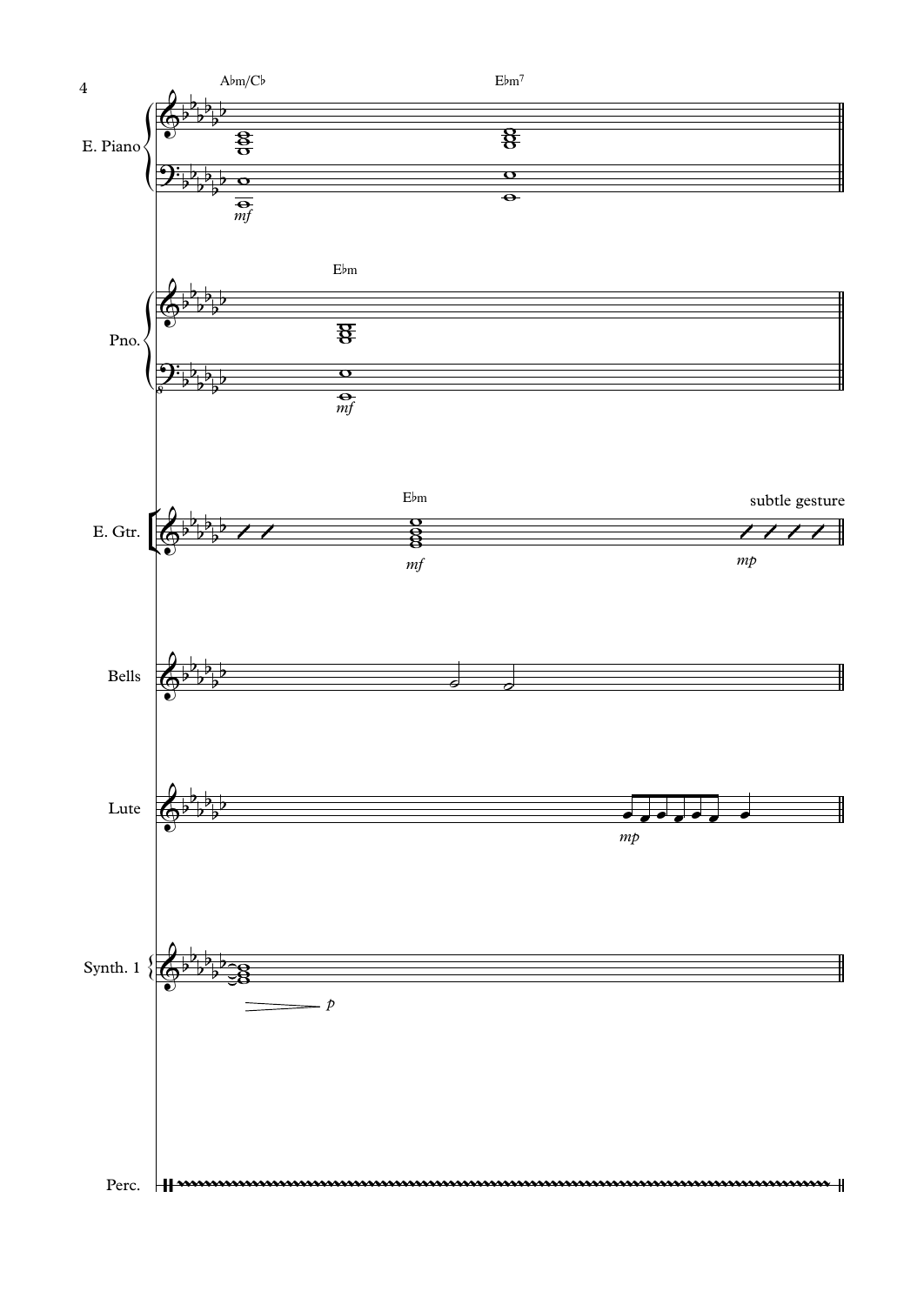



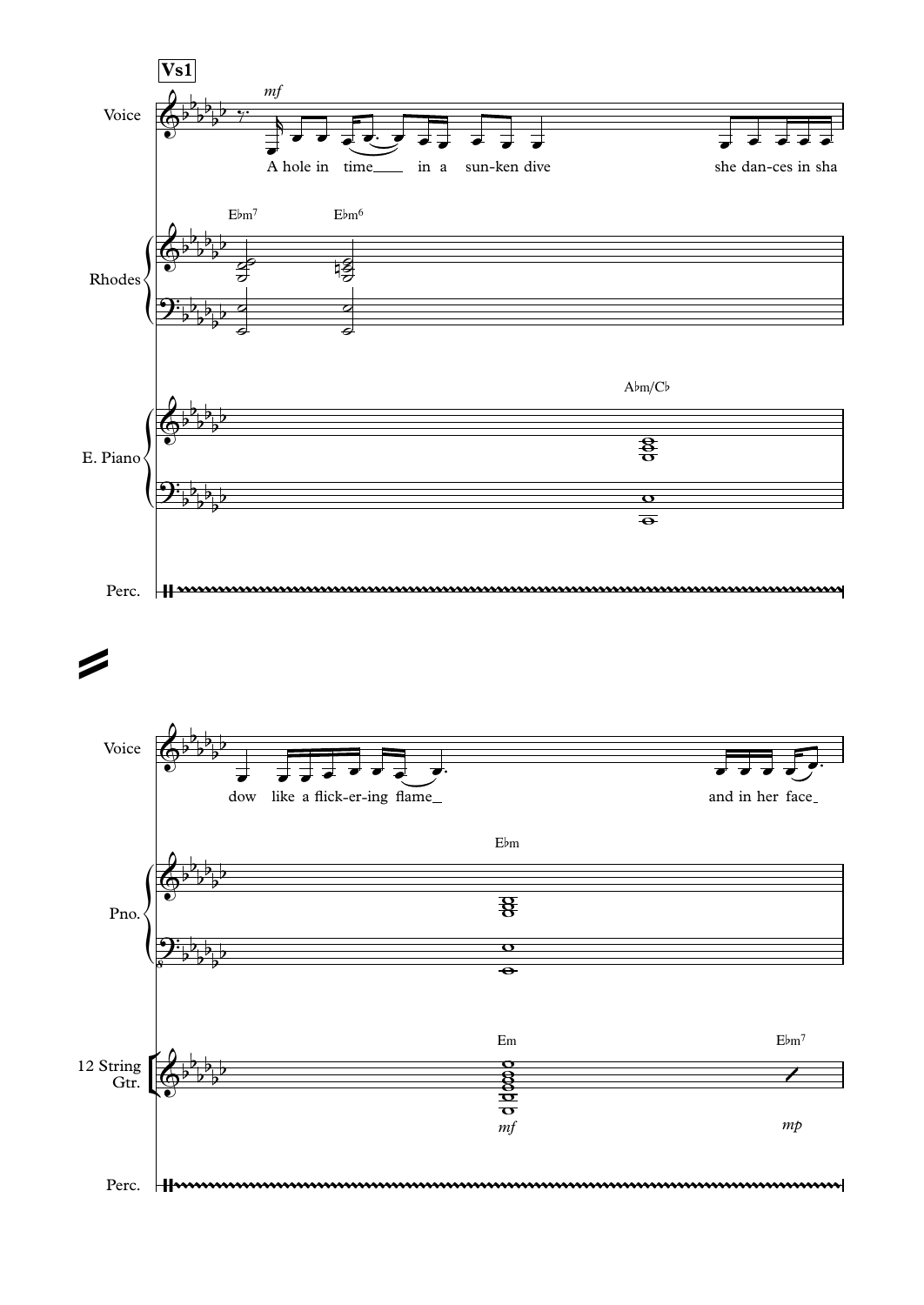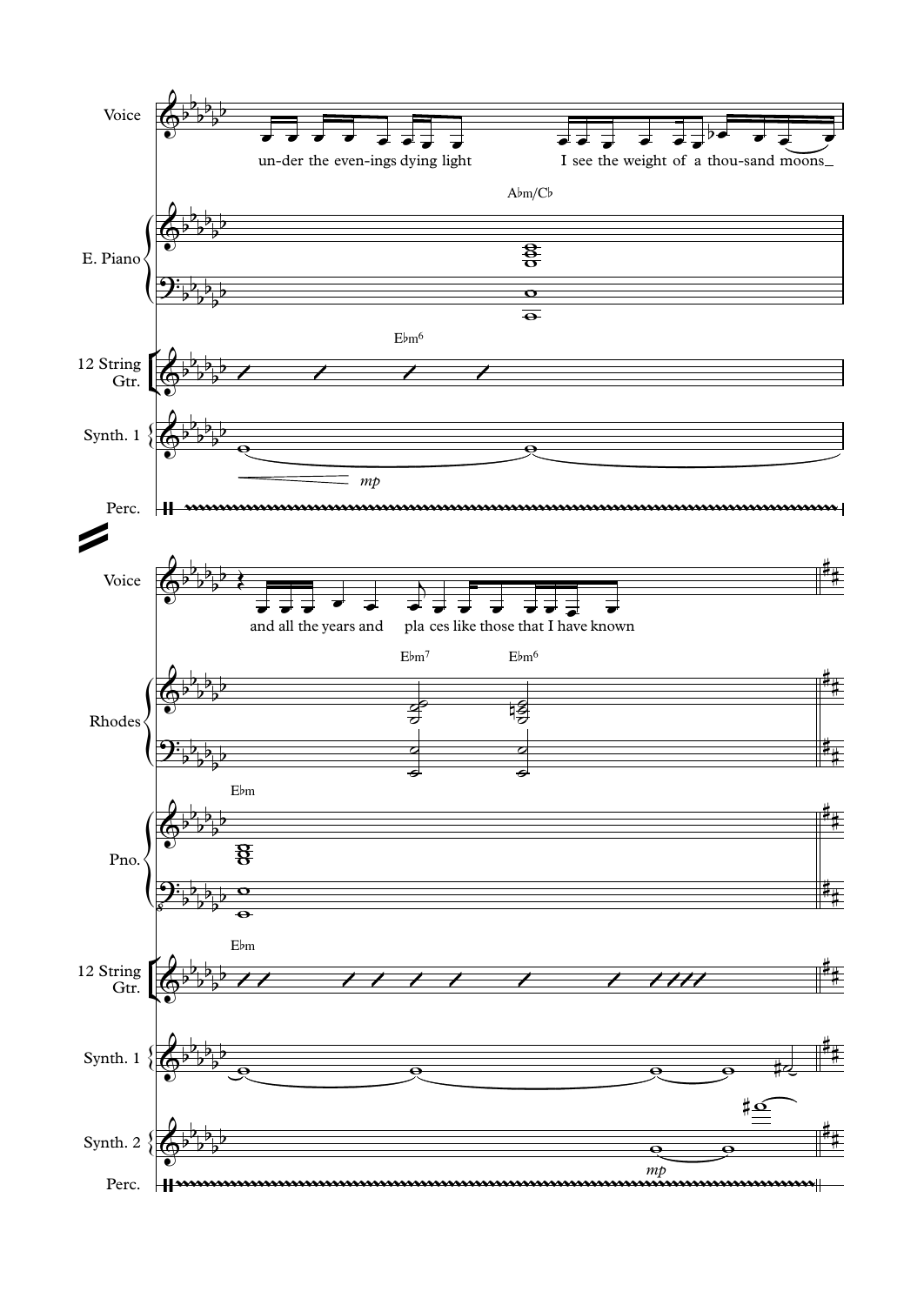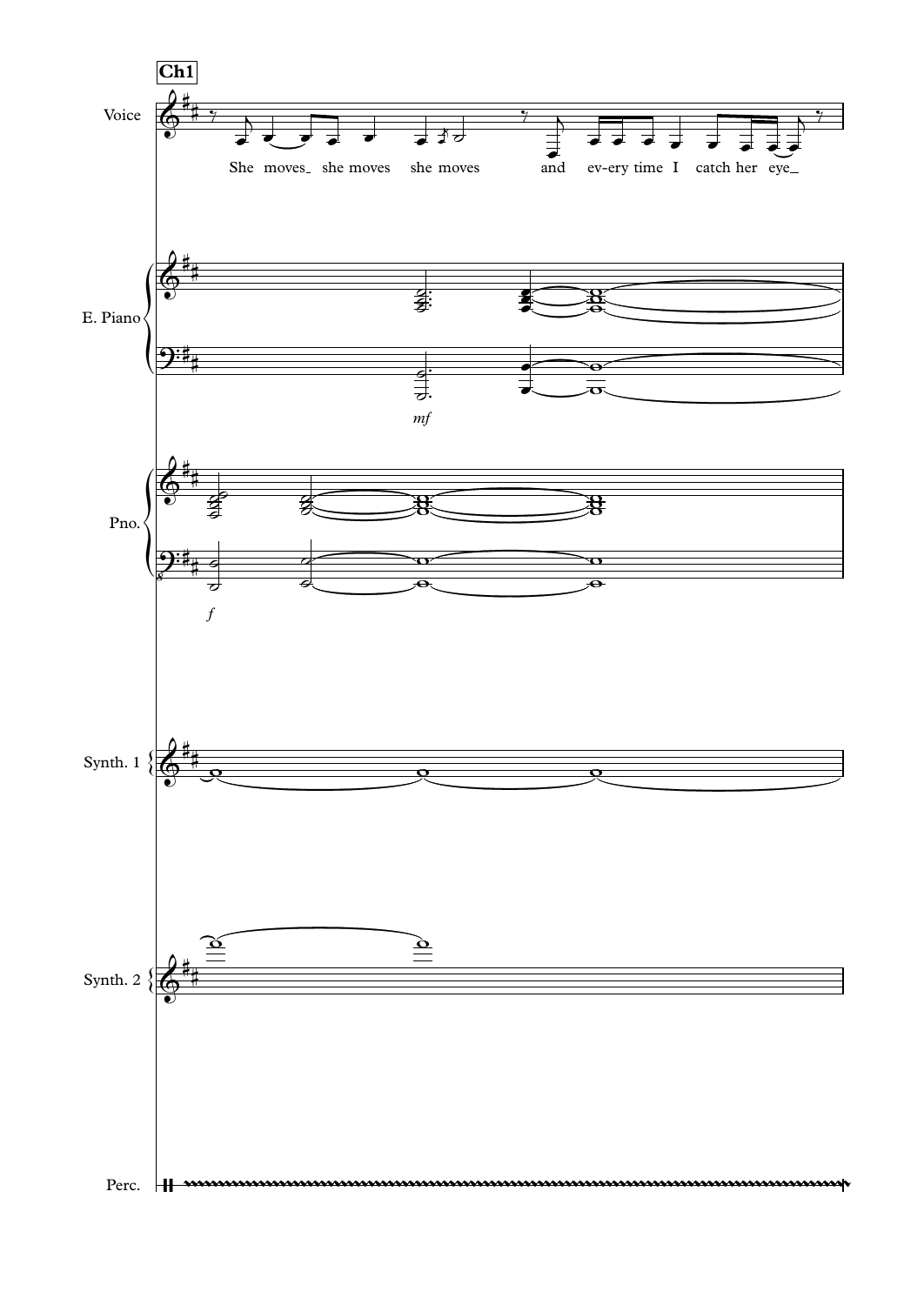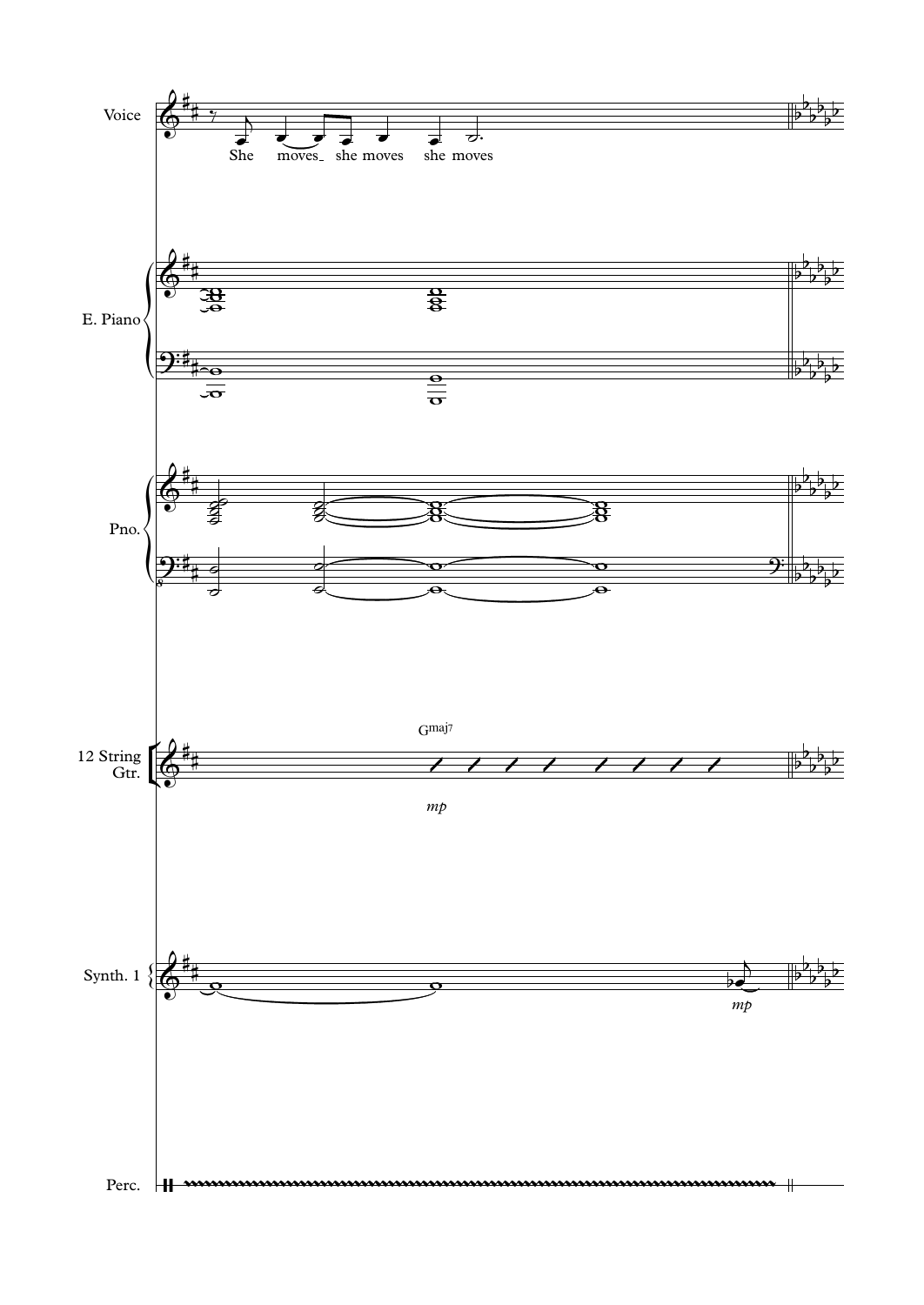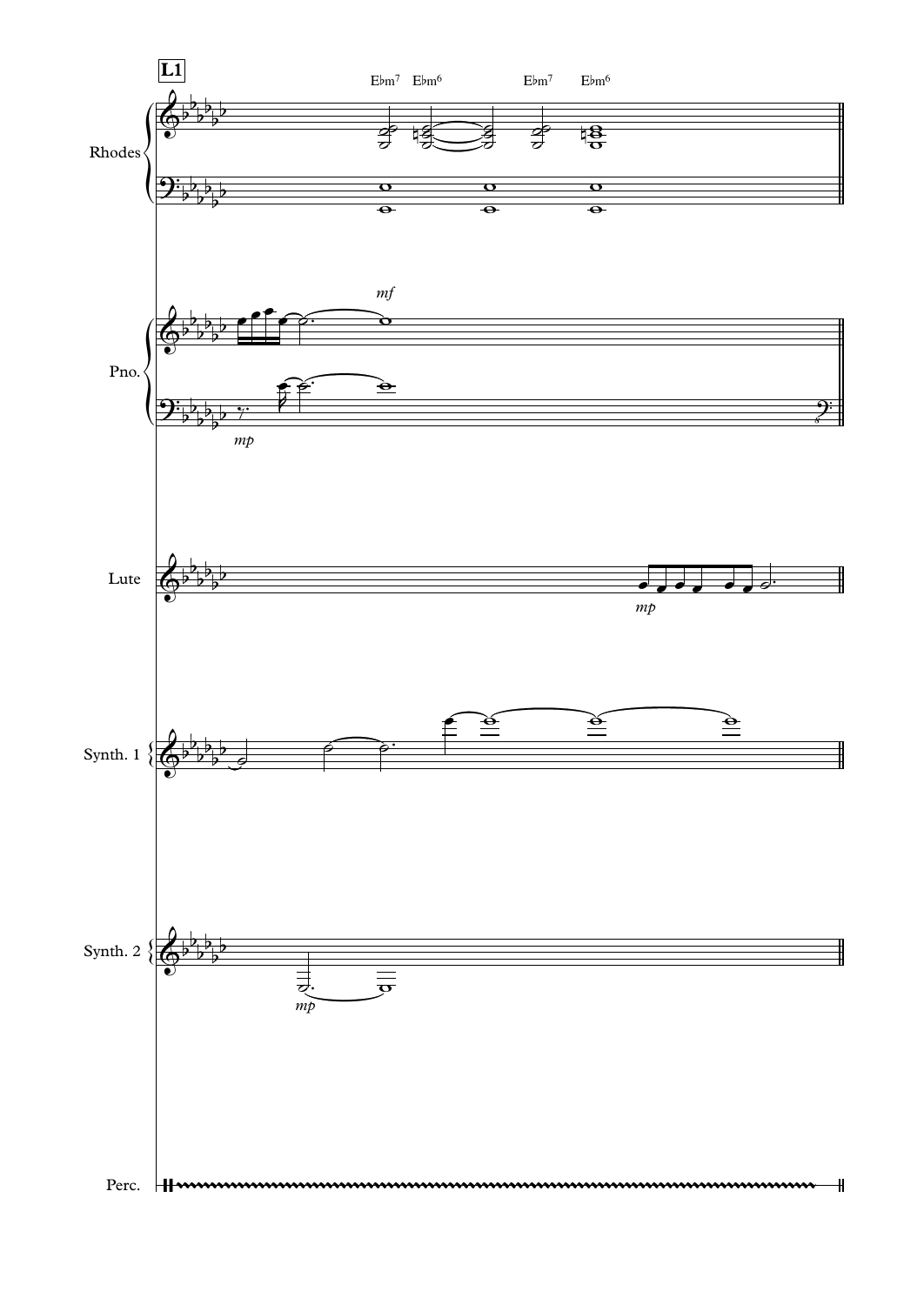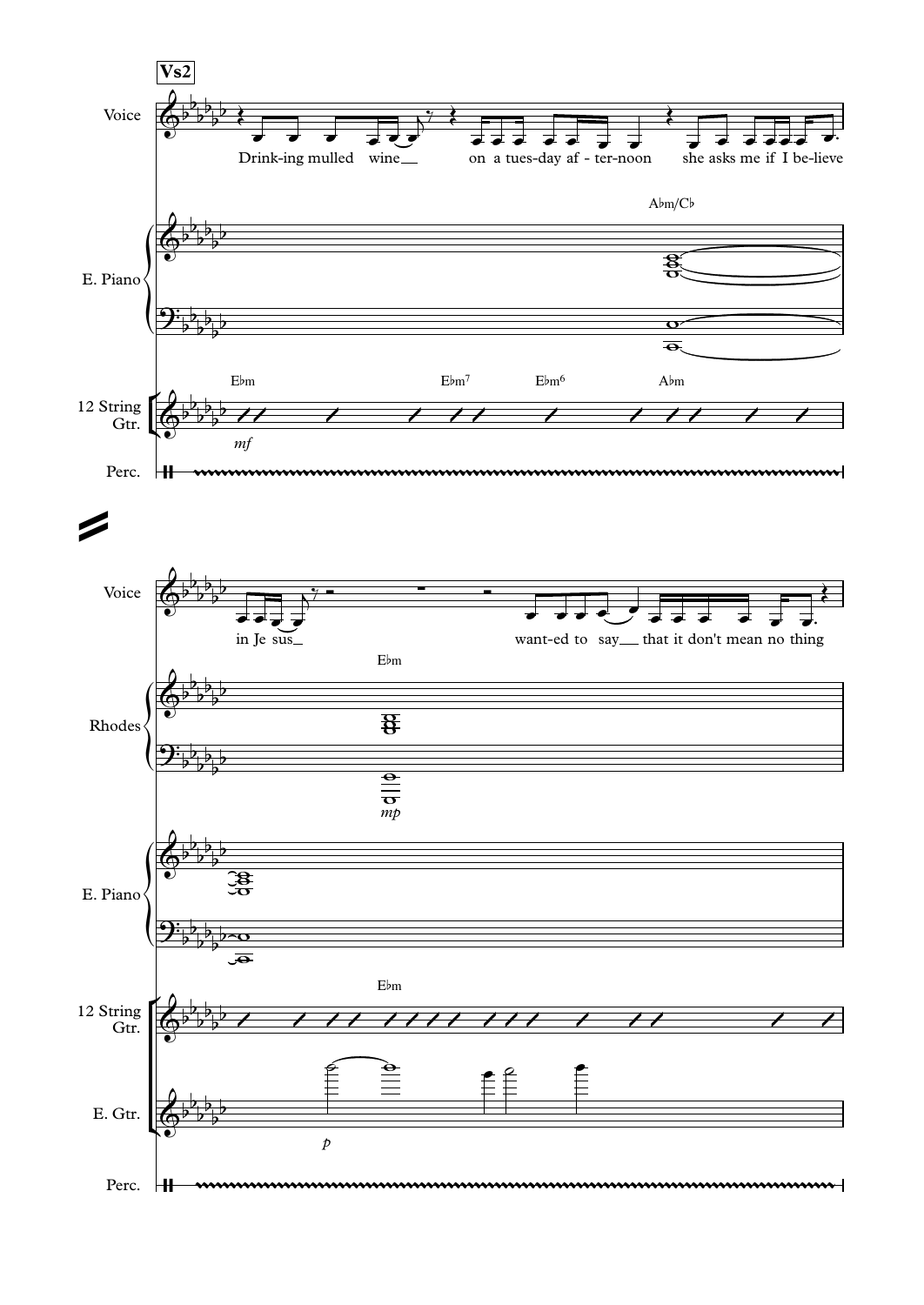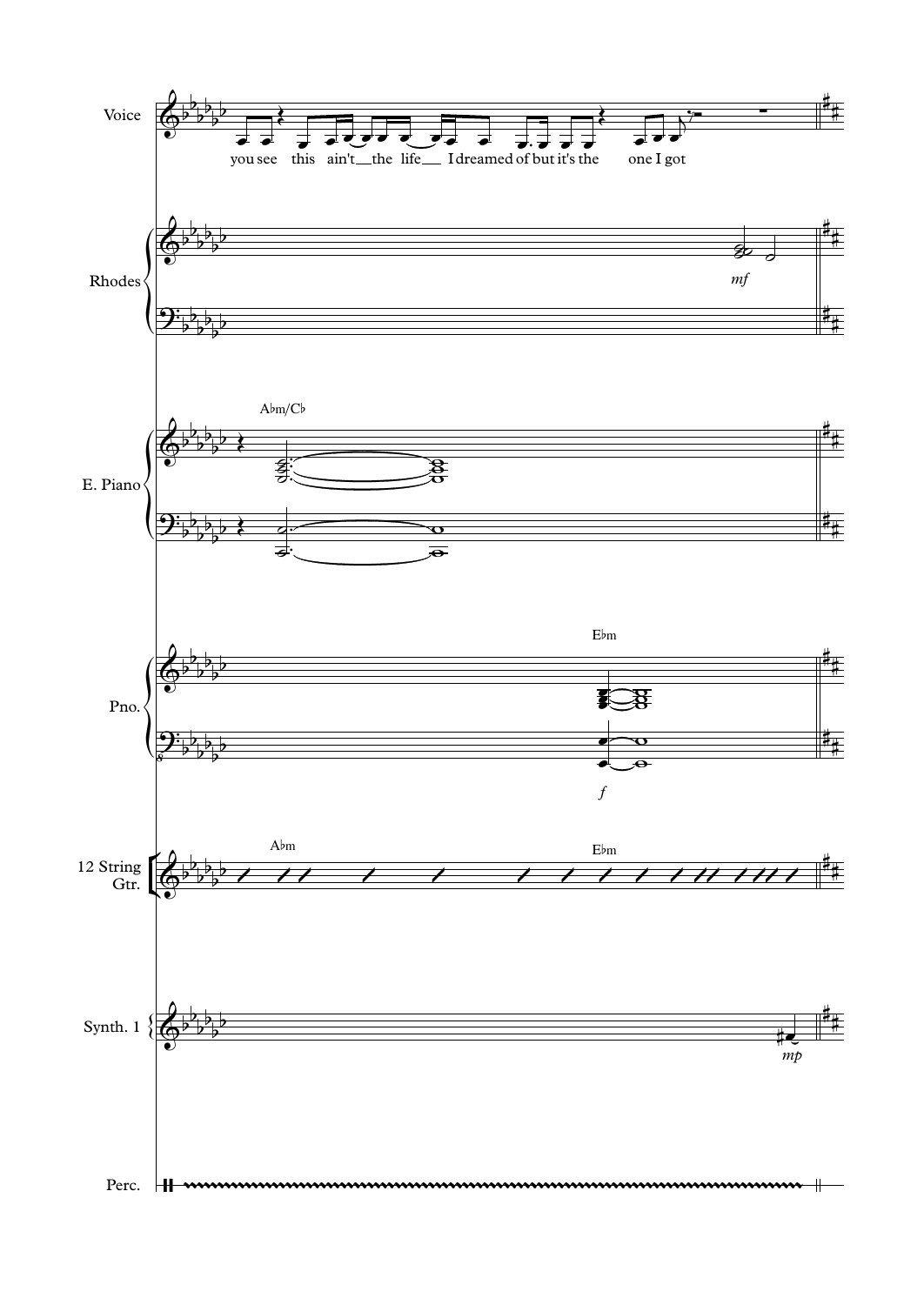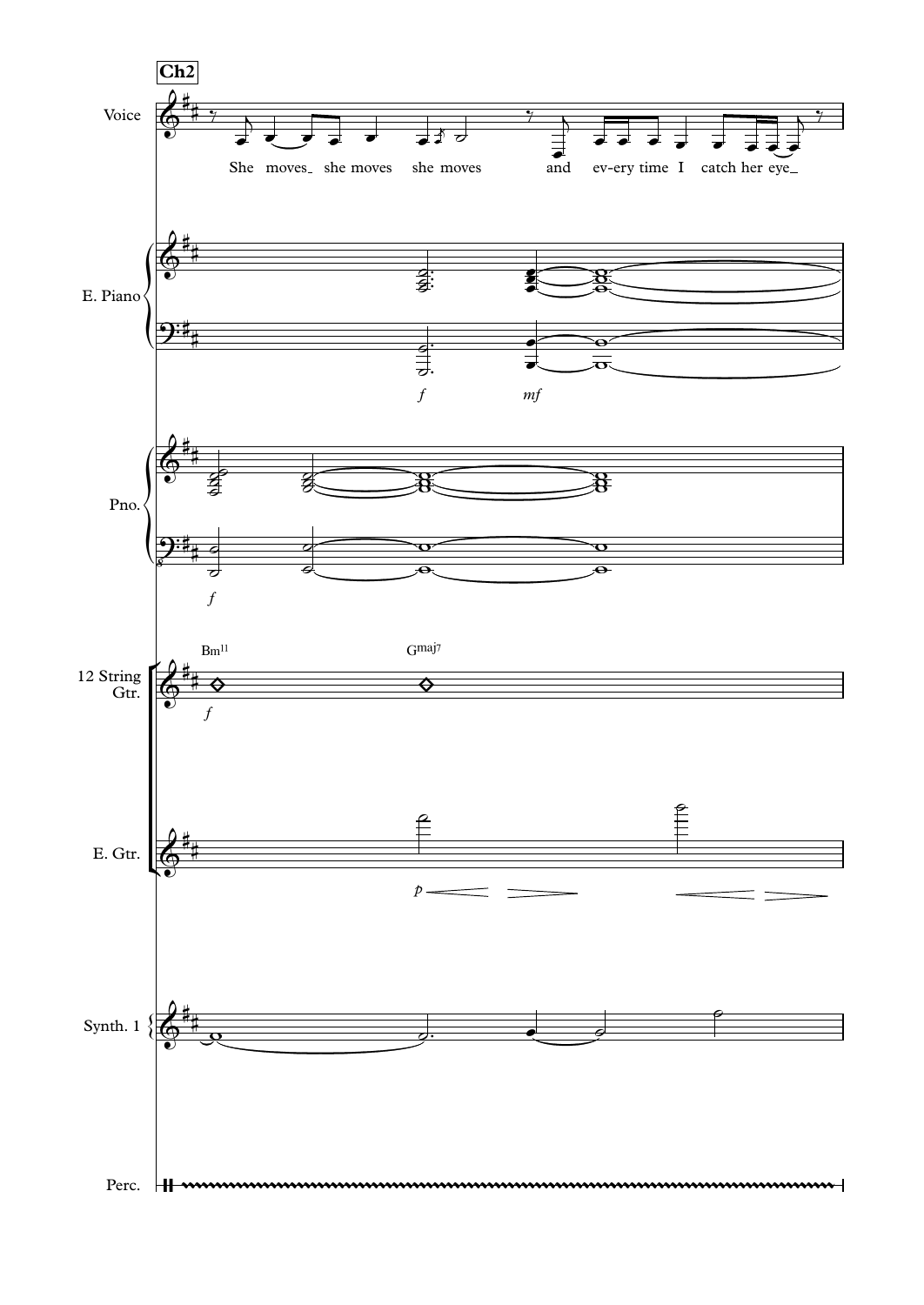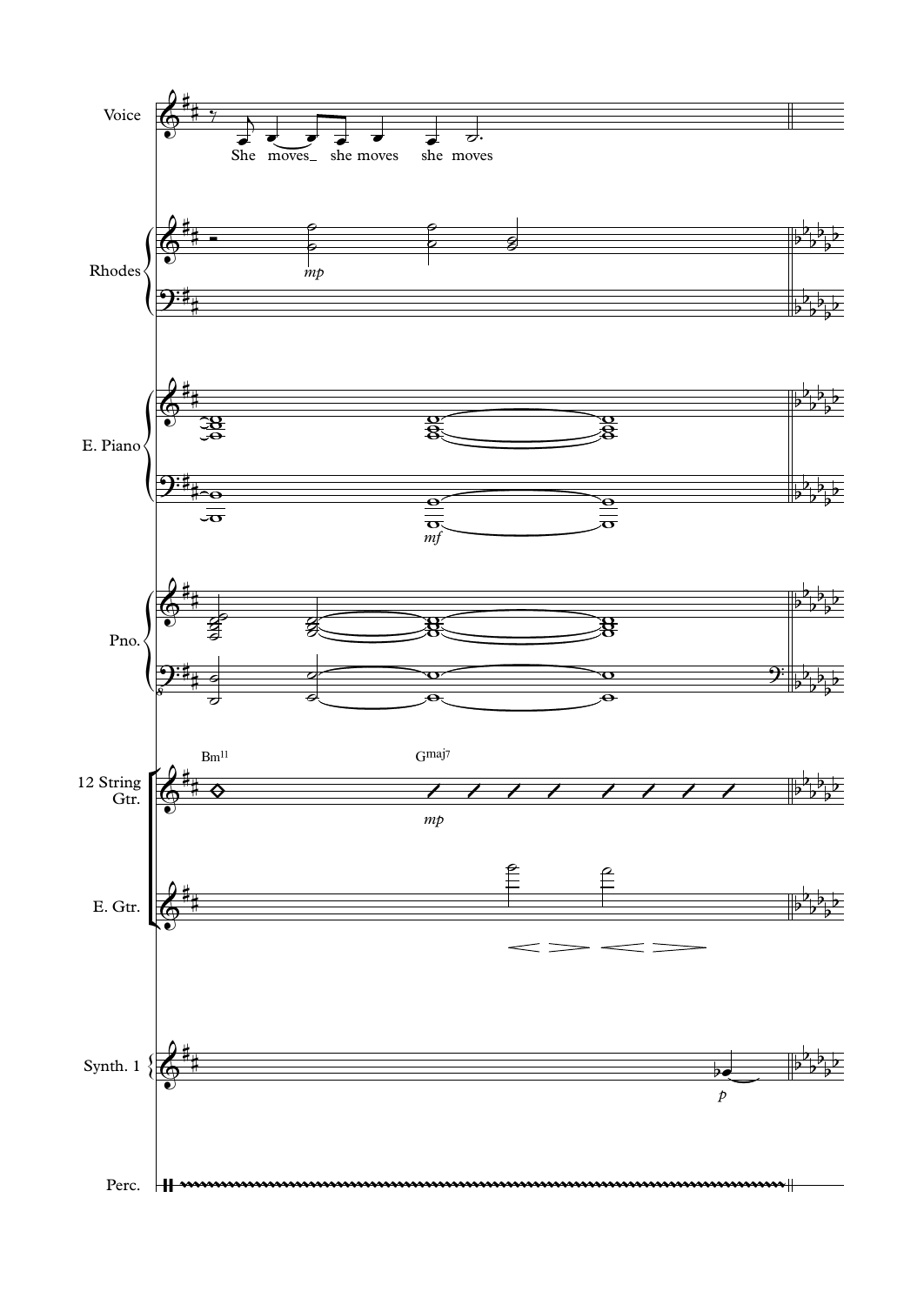

=

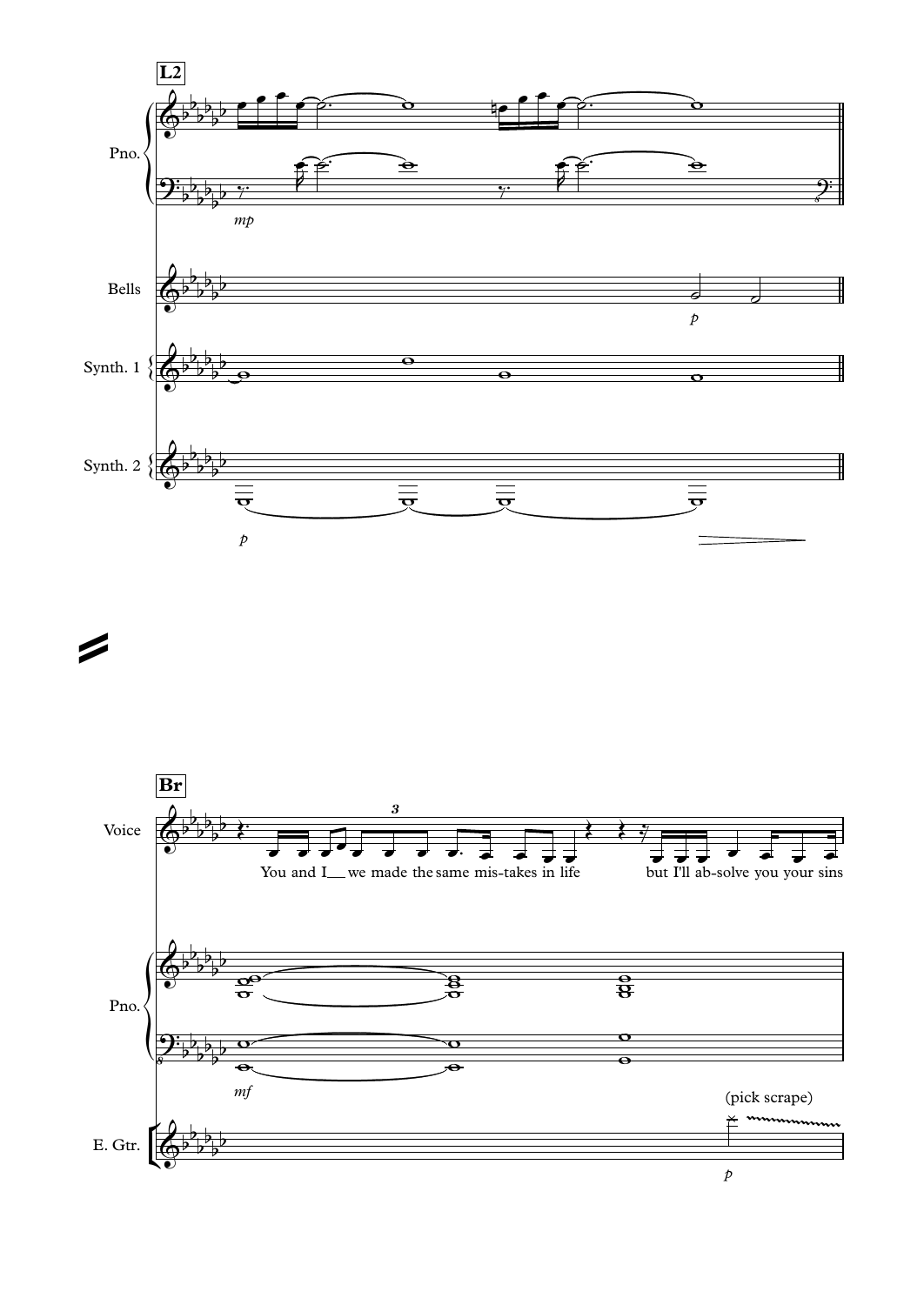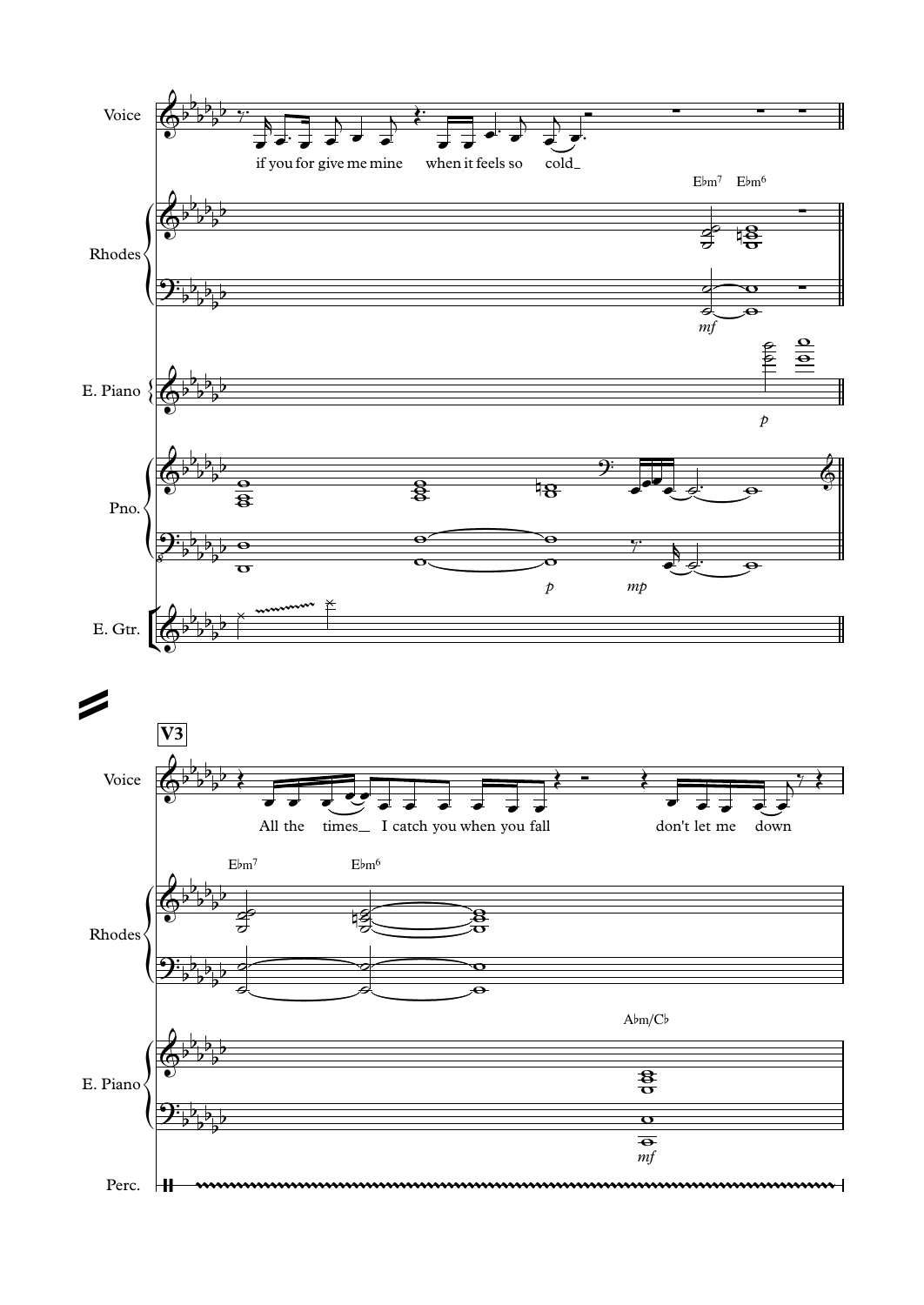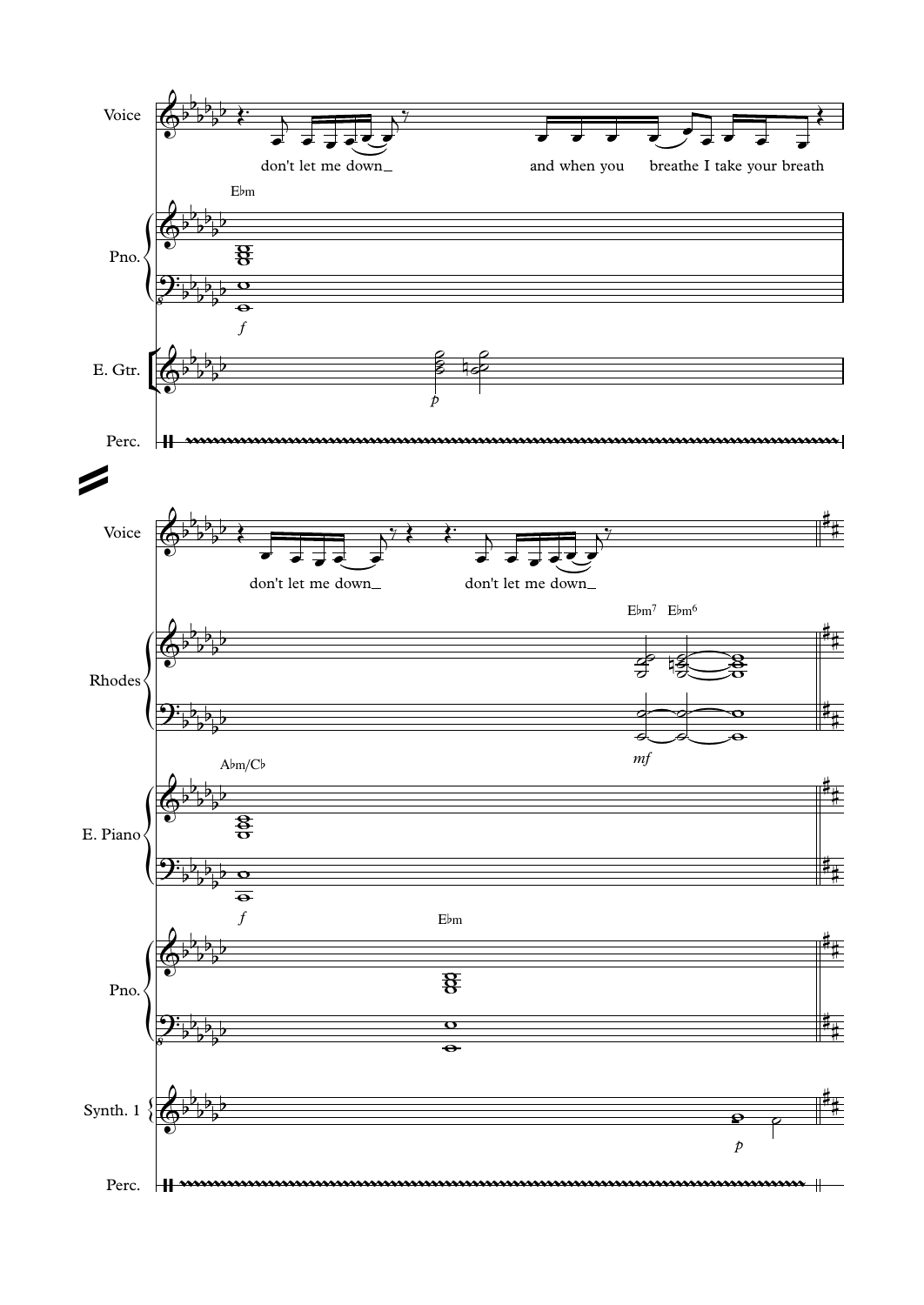